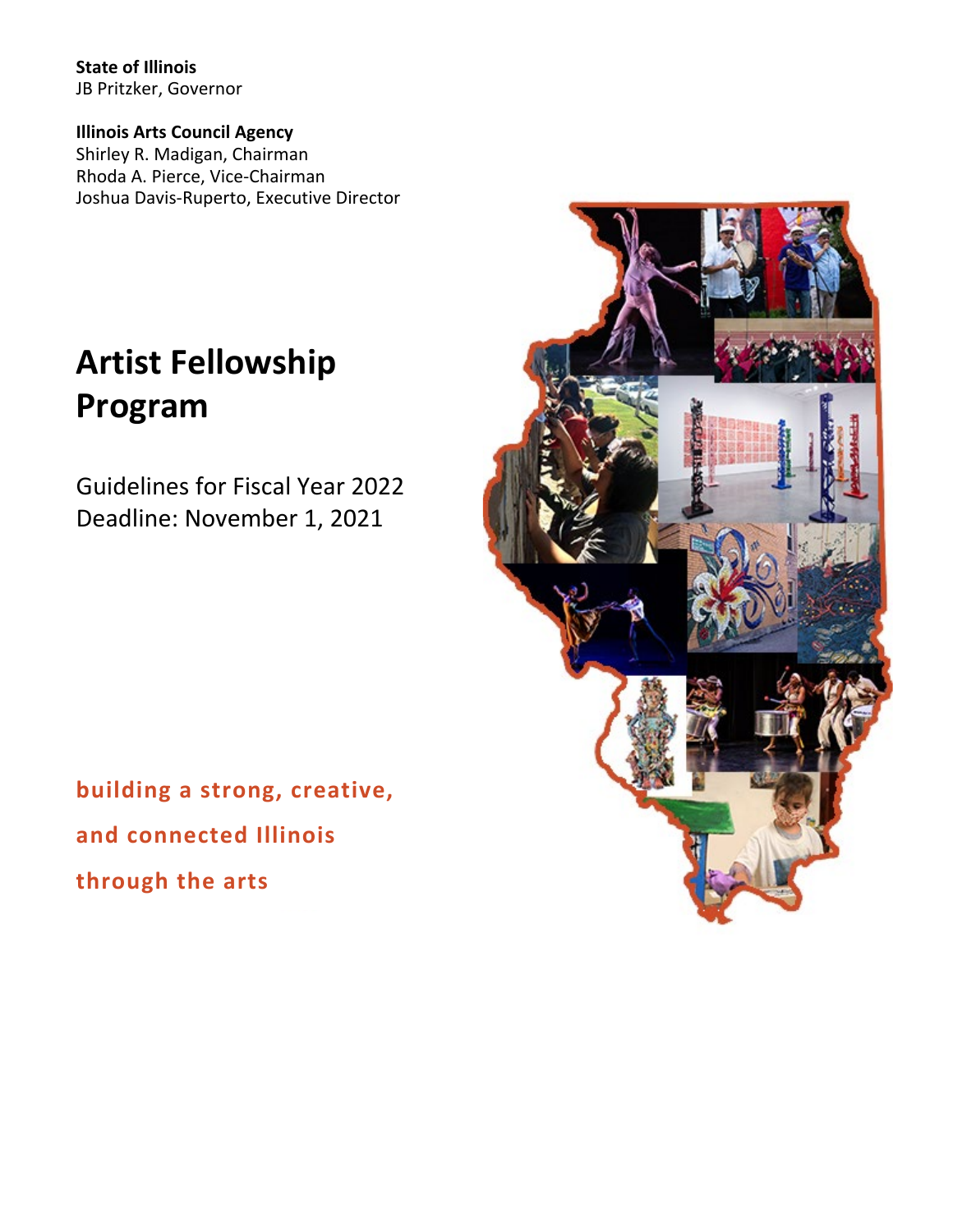# **Table of Contents**

- Link [About the Illinois Arts Council Agency](http://www.arts.illinois.gov/about-iaca) Link [Policies and Priorities](http://www.arts.illinois.gov/grants-programs/funding-programs/policies-priorities)
- Link [IACA Online Grant System](https://arts-illinois.force.com/)
- 3 What's New and Different This Year
- 4 Artist Fellowship Program
- 7 Process, Notification, and Compliance
- 8 Application Overview
- 10 Supporting Documents

# **Illinois Arts Council Agency Contacts**

For specific information on this grant contact:

*Digital Arts and Photography:* **Teresa Davis** Program Director Phone: +1 (312) 814-6753 Email: [Teresa.N.Davis@illinois.gov](mailto:teresa.n.davis@illinois.gov)

*Crafts and Ethnic & Folk Arts:* **Susan Dickson** Program Director Phone: +1 (312) 814-6740 Email: [Susan.Dickson@illinois.gov](mailto:Susan.Dickson@illinois.gov)

*Visual Arts and Sculpture:* **Jerome Grand** Program Director Phone: +1 (312) 814-6766 Email: [Jerome.Grand@illinois.gov](mailto:Jerome.Grand@illinois.gov)

*New Art Forms:* **George Tarasuk**  Program Director Phone: +1 (312) 814-3916 Email: [George.Tarasuk@illinois.gov](mailto:George.Tarasuk@illinois.gov)

*Grantees included in cover photo collage: DanceWorks Chicago, Segundo Ruiz Belvis Cultural Center, Chicago Children's Choir, National Museum for Mexican Art, William O'Brien, Deeply Rooted Dance Theater, Oak Park Area Arts Council, Melissa Leandro, Janis Mars Wunderlich, 2019 3Arts Awards Celebration featuring a performance by Ayodele Drum & Dance Ensemble, and Freeport Art Museum.*

Accessible Guidelines To obtain assistance regarding applications and written materials, contact the agency's ADA/504 Access Coordinator: Teresa Davis Phone: +1 (312) 814-6753 TTY: +1 (888) 261-7957 Email: [Teresa.N.Davis@illinois.gov](mailto:teresa.n.davis@illinois.gov)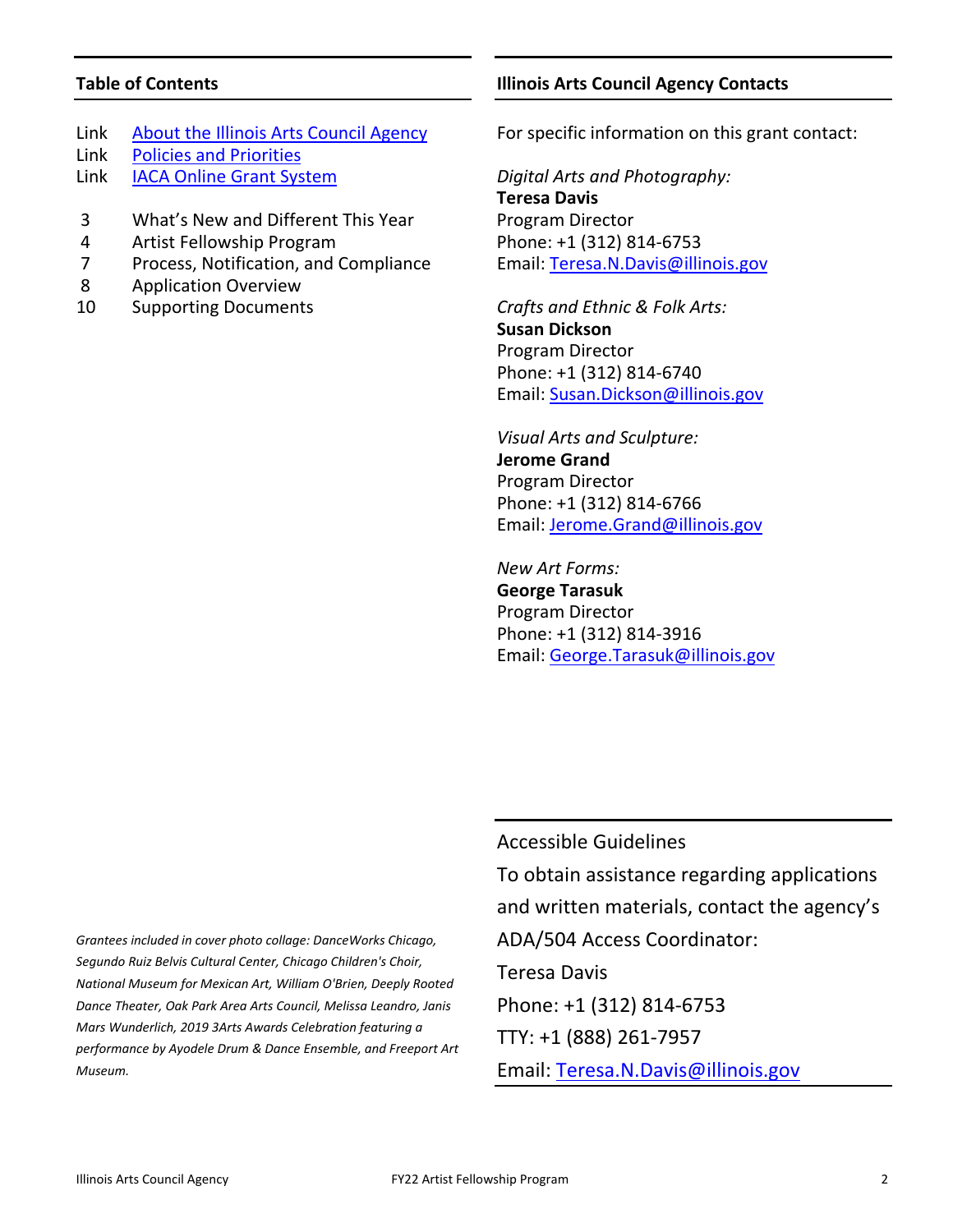# What's New and Different This Year NEW

The Illinois Arts Council Agency (IACA) has made several changes for Fiscal Year 2022 (FY22). Please read the guidelines carefully to learn the full details, but here is a summary of what to watch for.

#### **New Online Platform**

In FY22 we are transferring to [a new online system](https://arts-illinois.force.com/) that is different than the SlideRoom system used in previous years. To help you navigate the new system there is a recorded webinar on th[e IACA Workshops and Webinars](https://arts.illinois.gov/Workshops%20%26%20Webinars)  [page.](https://arts.illinois.gov/Workshops%20%26%20Webinars)

We also have several opportunities for you to connect with IACA staff for questions on the program or the new platform:

- Artist Fellowship Grant Webinar, pre-registration is required:
	- o [Wednesday, September 29, 2021 at](https://illinois.webex.com/illinois/onstage/g.php?MTID=ec04f1b98aa4b8727fee6c0fd277aee29)  [1:00pm](https://illinois.webex.com/illinois/onstage/g.php?MTID=ec04f1b98aa4b8727fee6c0fd277aee29)
- Drop-in sessions for questions on the program or online platform, pre-registration is not available. To join click on the link at the meeting time:
	- o [Friday, October 1, 2021 at 1:00pm](https://illinois.webex.com/illinois/j.php?MTID=m81d3992add5d587d4ed2c23053982185)
	- o [Friday, October 22, 2021 at 1:00pm](https://illinois.webex.com/illinois/j.php?MTID=mdf4cd26a2277893c1d841735581bc9fc)

# **Updated Guidelines**

Please note that nearly all sections of the guidelines have been updated. We ask you to please read them completely for all details.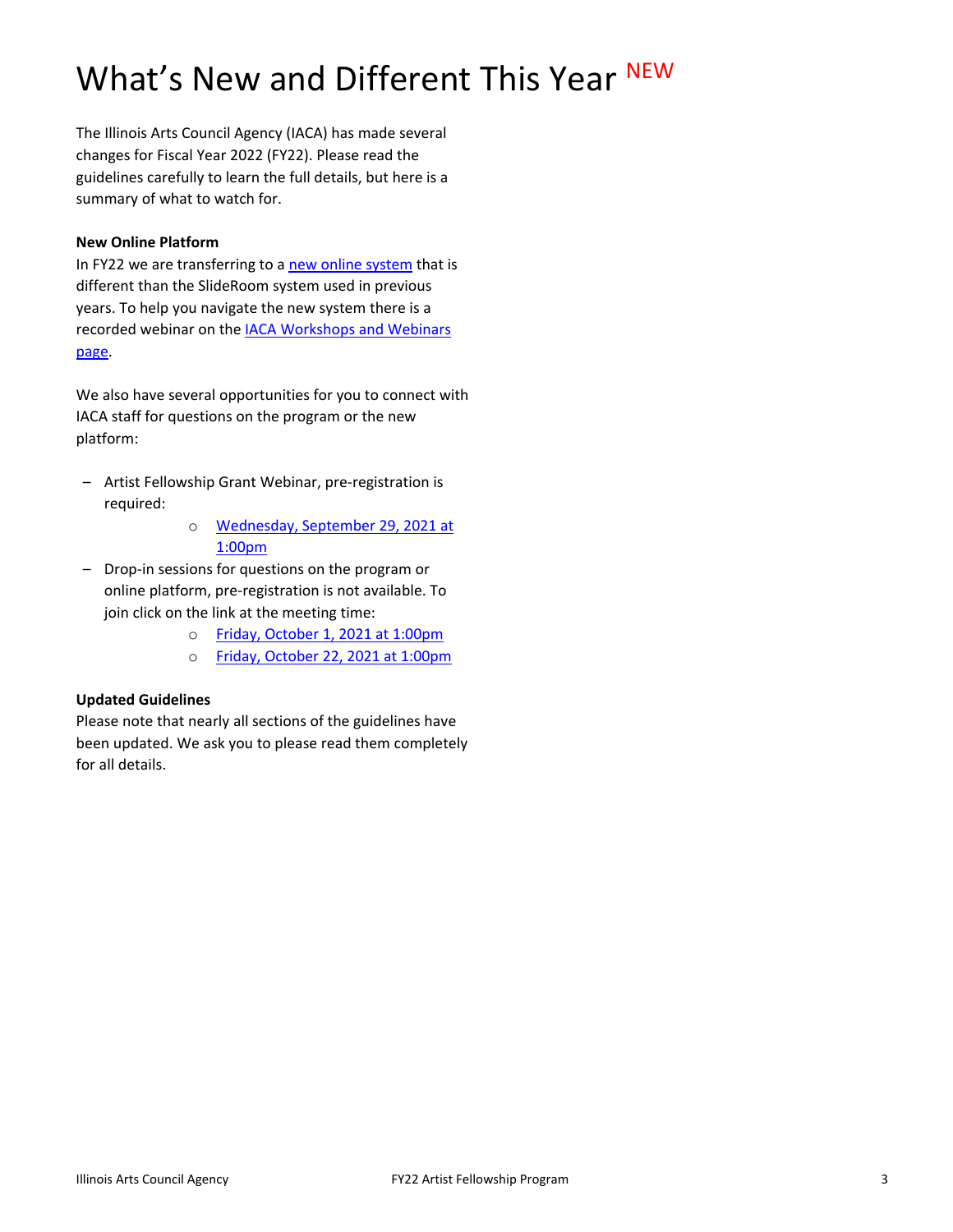# Artist Fellowship Program

The intent of the Artist Fellowship Program (AFA) is to enrich and strengthen the state of Illinois by supporting accomplished Illinois artists who are the foundation of Illinois' creative environment. The Artist Fellowship Program recognizes exceptional artists who have created a substantial body of work throughout their career by providing awards to support continued artistic growth.

This is not a project-specific grant. The AFA is meant for artists whose work is of exceptional artistic merit and who are at a career stage beyond emerging.

#### **Awards**

The IACA will provide a limited number of \$15,000 awards across the following discipline categories:

- Crafts (category includes) \*
	- o Clay
	- o Fiber
	- o Glass
	- o Jewelry
	- o Leather
	- o Metal
	- o Paper
	- o Plastic
	- o Textiles
	- o Wood
	- o Mixed Media
- Digital Arts (category includes) \*
	- o Audio/sound arts
	- o Computer/game art
	- o Immersive virtual environments
	- o Internet art
	- o Interactive art
	- o Virtual art
	- o Software art
- Ethnic & Folk Arts (category includes) \*
	- o Material culture (crafts/objects)
	- o Oral traditions
	- o Traditional dance & music
	- o Traditional crafts
- New Art Forms (category includes) \*
	- o Conceptual arts
	- o Community engaged work
	- o Experimental arts
	- o Interdisciplinary arts
- Visual Based Arts (includes sub-categories)
	- o Photography \*
	- o Sculpture \* (3-dimensional/Environmental/ Installation/Kinetic/Public art)
	- o Visual Arts \* (2-dimensional/Drawing/ Graphics/Painting/Printmaking)

A limited number of \$1,500 Finalist Awards will also be given. Recommendation for a Finalist Award has no bearing on an applicant's opportunity to receive an Artist Fellowship Award. Finalist Award recommendations are made only after all Artist Fellowship recommendations have been completed in each category. The applicant will need to select whether they would like to be considered for a Finalist Award.

\* Indicates the areas that Fellowship and Finalist awards will be distributed.

In the next application cycle (FY23), the discipline categories of Literature (Poetry, Prose, Scriptworks), Media Arts, Music (Compositional Music, Improvisational Music), and Performance-Based Arts (Choreography, New Performance Forms) will be reviewed.

# **Eligibility Requirements**

All applicants must:

- Be citizens of the United States or holders of permanent resident alien status
- Be legal residents of the state of Illinois for the twelve months prior to the application deadline
- Except for Ethnic and Folk Art applicants, be an originating artist (i.e., the creator of original artwork)
- Submit no more than one application to the Artists Fellowship Program per fiscal year individually or collaboratively
- Submit an application utilizing a Salesforce account registered to the applicant
- Submit all requested application materials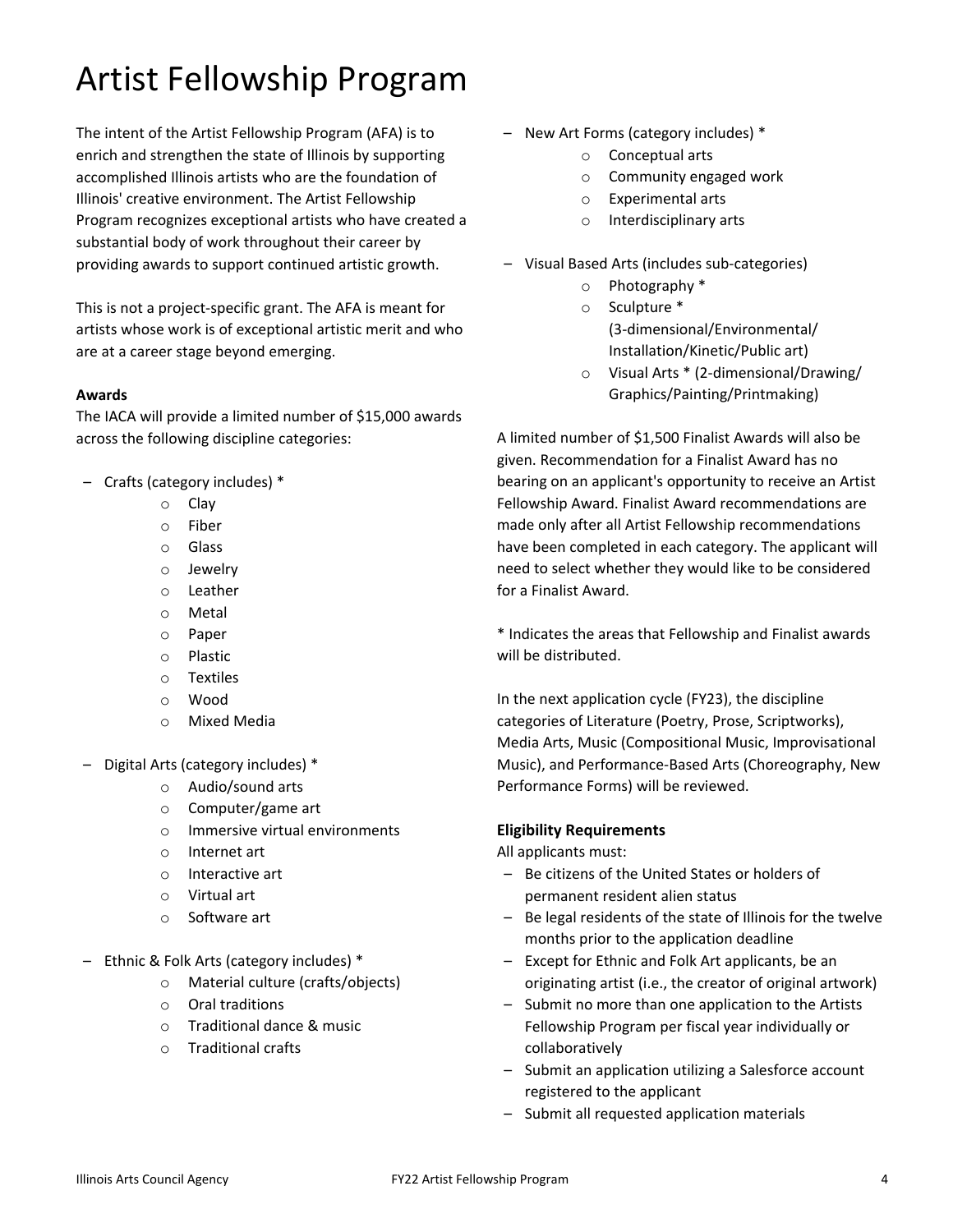– Due to the high number of anticipated applications, the initial review of the application's eligibility will be strictly enforced

Refer to th[e Proof of Eligibility](http://www.arts.illinois.gov/Proof%20of%20Eligibility) page on the IACA website for specific details and verification requirements.

The following individuals are not eligible to apply:

- Individuals enrolled in any degree or certificate granting program (including high school, bachelor, or master's degree programs) at the time of application or during the award period. Ph.D. candidates need to have completed their course work by the application deadline to be eligible.
- Recipients of an IACA Artist Fellowship Award in FY2021 or FY2020.

To be considered applicants must:

- Have created a substantial, independent body of work over at least a five-year professional arts career.
- Have made a recognized contribution to their discipline through public presentation of their work.
- Demonstrate a consistent high-aesthetic level of artistic ability throughout their professional arts career.
- Provide evidence of continued commitment to serious and exceptional aesthetic investigation in his or her chosen medium.

Successful applicants should demonstrate any record of regional, national, or international public presentations (i.e. exhibitions, festivals, performances, screenings, broadcasts, publications, etc.), grants, awards, fellowships, residencies, or other recognition within a discipline. Work produced within an accredited degree program is not applicable toward the five-year period of professional accomplishment.

#### **Collaborative Applications**

Collaborating artists may submit one application that involves the joint creation of a body of work of art by the applicant and up to two other artists. Only one artist of the collaborative team may be the applicant. The applicant must play a principal artistic role in the overall body of work and is responsible for all legal and contractual issues related to the grant, including taxes. Any artist who indicates they are part of a collaborative team must demonstrate an ongoing record of collaborative work with the collaborating artists as named in the application. All collaborating artists must meet the

"Eligibility" requirements listed in the guidelines including providing Proof of Residency.

#### **Deadline**

The deadline for the FY2022 AFA Program is Monday, November 1, 2021. Applications must be successfully submitted to th[e IACA Salesforce system](https://arts-illinois.force.com/) by 11:59 pm on the deadline date.

Please note 30 days after the deadline all draft applications will be removed from the IACA Salesforce system.

# **Artistic Disciplines**

Artists will select one discipline category to apply in. Each discipline category has a specific application form and requirements. Within some discipline categories, applicants will need to select a subcategory.

#### **Crafts**

Craft is defined by its approach to object making with a strong connection to materials, skill, process and making things by hand. Crafts within the decorative arts traditionally has a relationship to functional or utilitarian products (such as sculptural forms in the vessel tradition) or by their use of such natural media as wood, clay, ceramics, glass, textiles, and metal.

#### **Digital Arts**

Digital Art is defined as computer or web-based work in which the computer is central to the work's creation, presentation, or understanding. Digital Art can incorporate virtual, immersive, interactive, or multi-media installations/works.

#### **Ethnic and Folk Arts**

Ethnic and Folk Arts are defined as those artistic practices which have a community or family base, express that community's aesthetic, heritage, and tradition, and have endured through several generations. These art forms reflect the particular culture of a region, tribe, language, or national group from which they spring. Ethnic and Folk Arts Fellowships honor exemplary artists who have achieved mastery of a folk or traditional ethnic art appropriate to their cultural heritage.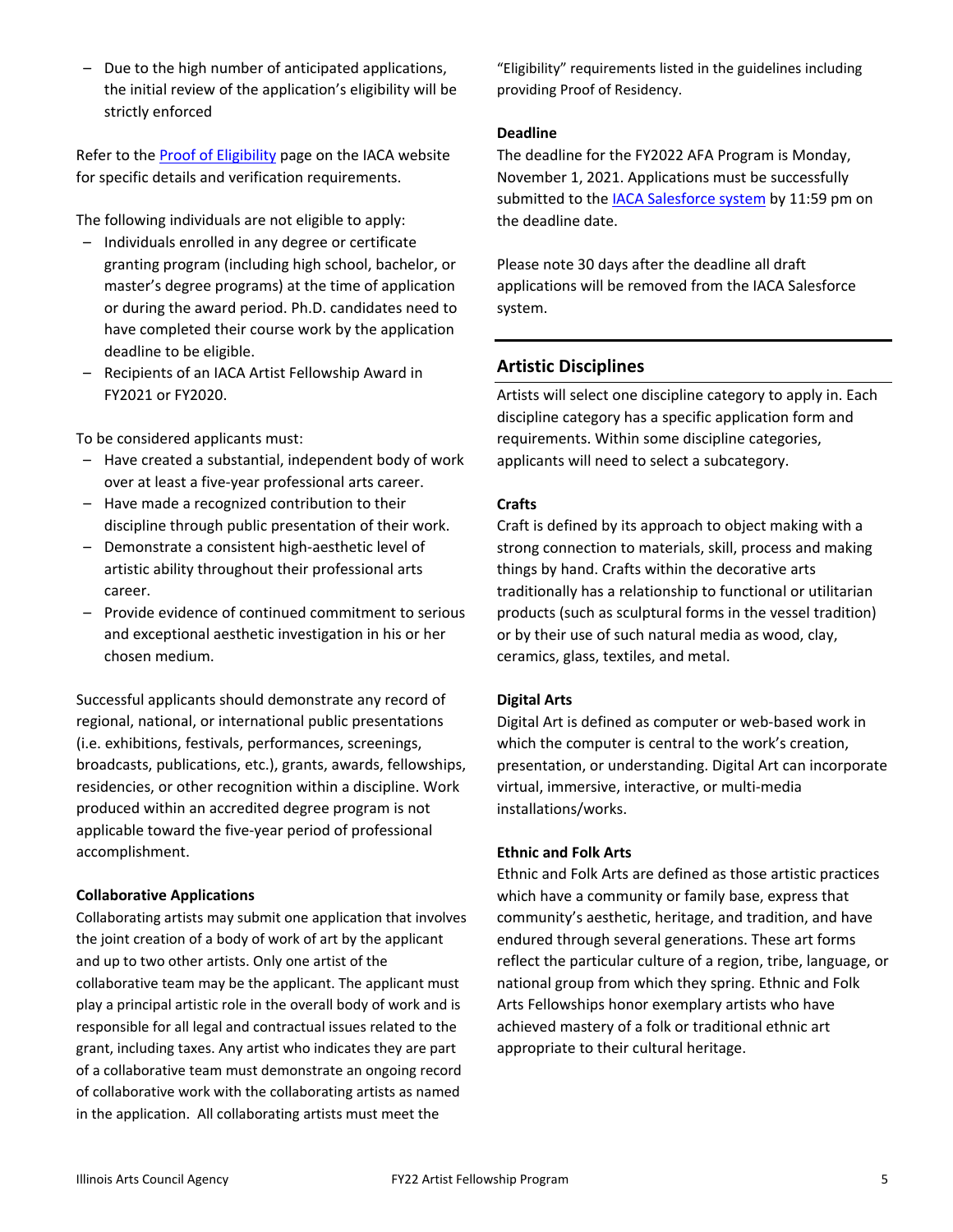# **New Art Forms**

New Art Forms is defined as work which is experimental or conceptually driven. This may include community or timebased work - or be a hybrid of multiple art forms (artists in this genre often have an interdisciplinary approach to their art making).

#### **Visual Based Arts**

Visual Based Arts is defined as art in 2 and 3 dimensions based on traditional arts. It encompasses three subcategories: Photography, Sculpture, and Visual Arts.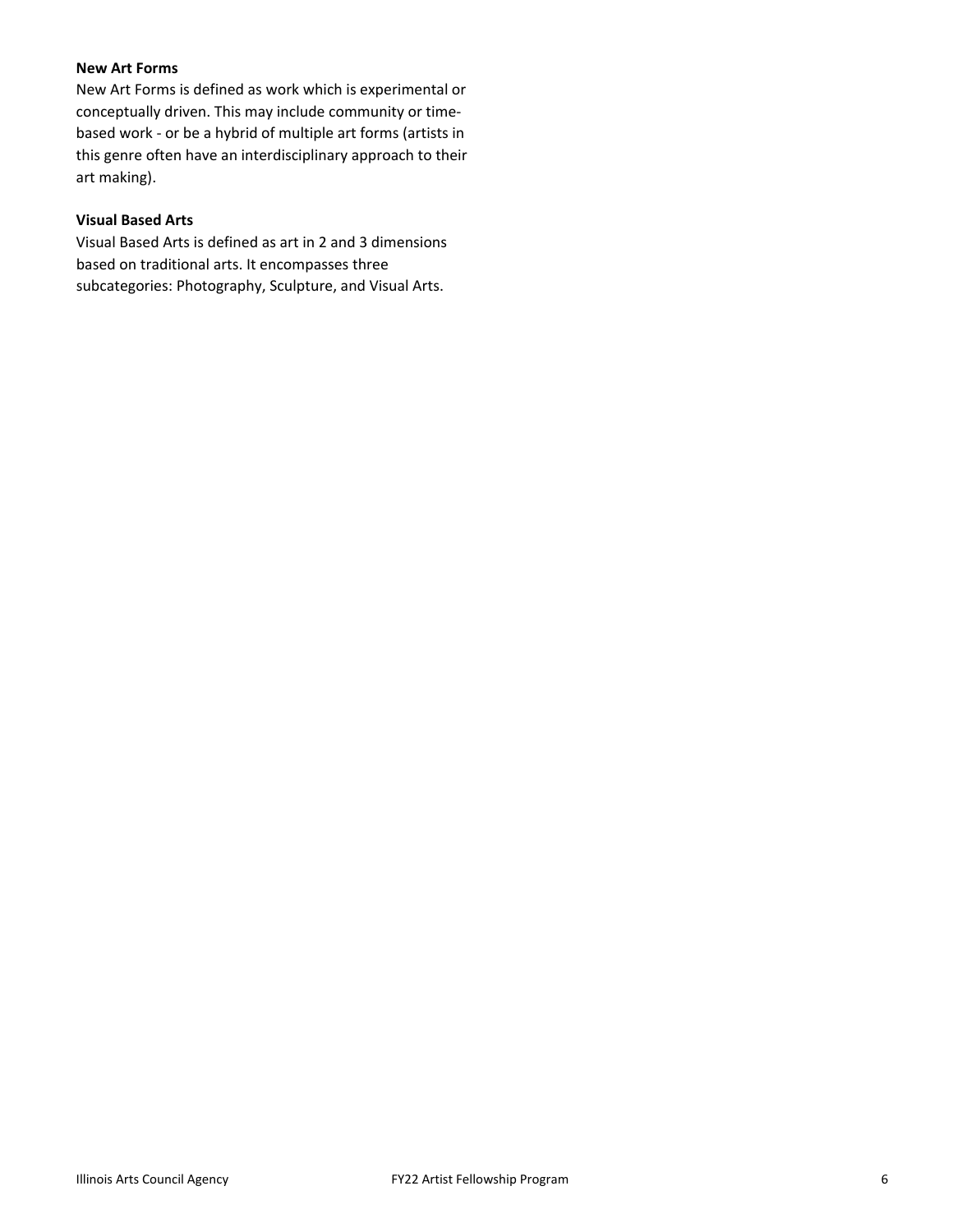# **Review Process**

- When the application is submitted it is assigned an application number that will be used in future communication regarding that application.
- Applications which have been ruled ineligible or incomplete will not be reviewed.
- Applications are reviewed based on the evaluation criteria by advisory committees comprised of arts professionals.
- The final recommendations are presented to the Board for their consideration and approval.
- Awards will be announced in late Spring 2022.
- A record of the review process is maintained for all reviewed applications, applicants are encouraged to call for review feedback after receiving decision notification.

# **Notification**

Applicants will be notified of the Council's decision on their application via email. If funded, this notification will include required materials, which must be completed and returned to authorize payment. **Once these documents and copies of other requested materials are returned to the IACA, it will take at least two months and up to six months for payment to be issued by the State Comptroller.**

Before funds are released, grantees may be required to provide additional documentation that verifies residency status for at least one year prior to the application deadline. Refer to the [Proof of Eligibility](http://www.arts.illinois.gov/Proof%20of%20Eligibility) page on the IACA website for specific details and verification requirements.

# **Taxability of Grant**

The Internal Revenue Code provides that the full amount of an Artist Fellowship is taxable to its recipient. For questions regarding income-tax liability, contact the Internal Revenue Service or a personal tax advisor.

# **Compliance**

# **Work Sample Retention**

Work samples of AFA award recipients will be retained or copied by the Illinois Arts Council Agency for its archives or submission to a public-use archive. By submitting work samples, applicants give permission to the IACA to use images and content in IACA produced publications and website.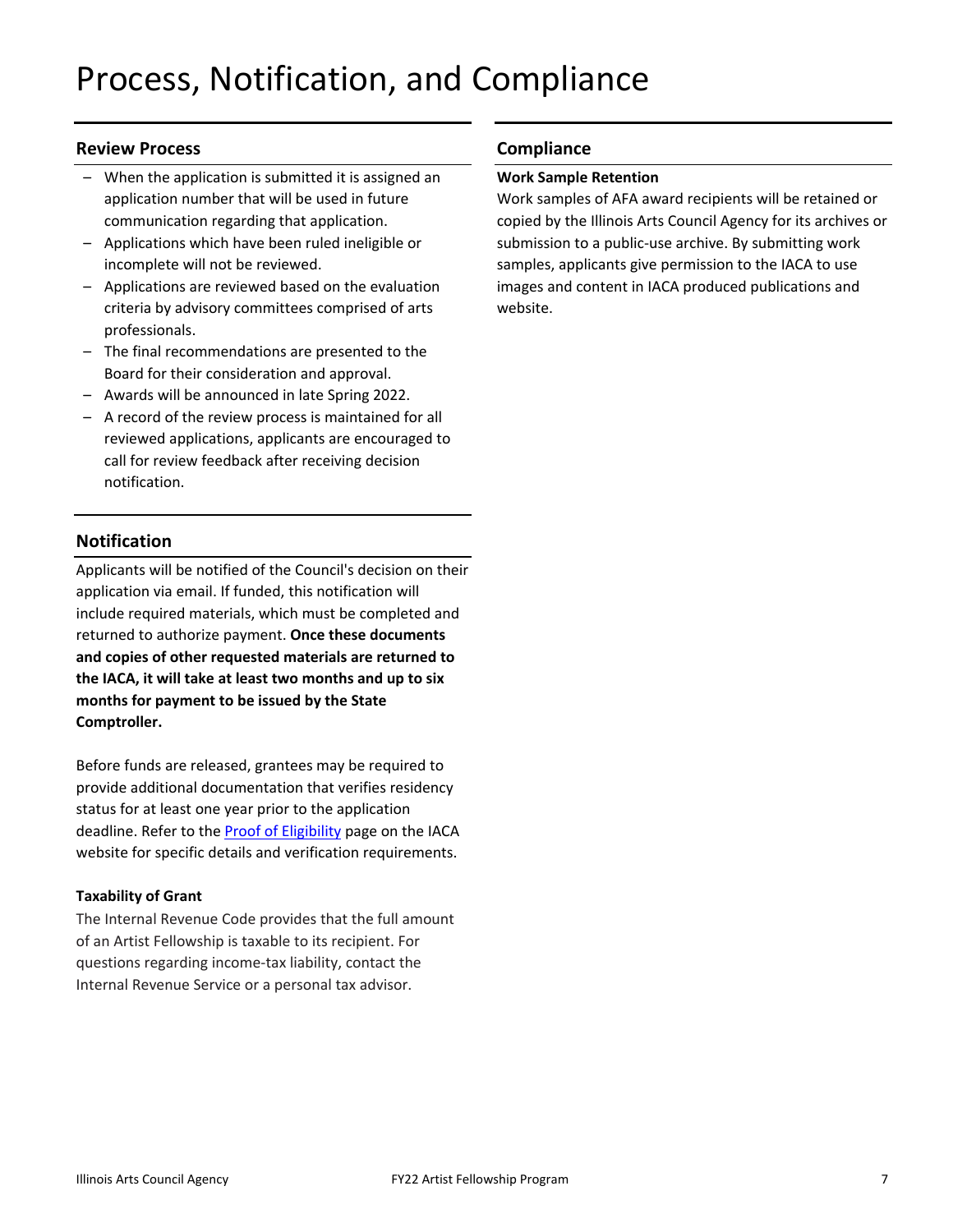# Application Overview

IACA utilizes an [online grant system](https://arts-illinois.force.com/) to accept applications. **Please note for the FY22 AFA Grant there is a new application portal/system**. The IACA Slideroom system is closed for future applications. Much like Slideroom, the new online application consists of form field components and the uploading of required documents. Each component must be completed and submitted in the required format by the deadline. For complete instructions go to the [Using Salesforce](https://arts.illinois.gov/using-salesforce) section of the IACA website.

There is also a [user manual for the new online platform](https://arts.illinois.gov/sites/default/files/content/IACA%20Applicant%20User%20Manual.pdf) on our website to help guide the application process. Please review this carefully and use as a reference.

#### **How to Apply**

- Read the AFA guidelines carefully and contact IACA staff for clarification. It is the responsibility of the applicant to be familiar with IACA [policies, priorities,](http://www.arts.illinois.gov/grants-programs/funding-programs/policies-priorities) and guidelines.
- Identify the discipline category for application.
- Prepare Artistic Resume, Statement, and Awards & Recognition (Note these are required fields to create the application. This text can be edited after creating the application.)
- Select work sample material.
- Register for an account with or login to th[e IACA](https://arts-illinois.force.com/)  [Salesforce](https://arts-illinois.force.com/) system.
- Select and complete the appropriate Discipline Category electronic application form and upload supporting document attachments and work sample material in the IACA Salesforce system.
- Successfully submit the online application by the deadline.

For further guidance on applying to the Artist Fellowship Program, attend or watch our application webinar.

# **Application Components**

# **1. Applicant Information**

Under this tab please create or update the entity applying for the grant. **For the AFA grant this must be an individual**. This tab requires the following information:

– Individual contact information

Please note this information may be updated at any time. Please keep this information current to ensure communications from IACA reach you.

# **2. Grant Programs Selection**

Under the Grant Programs tab, select from the following Fellowship applications accordingly:

- Artist Fellowship Crafts 2022
- Artist Fellowship Digital Arts 2022
- Artist Fellowship Ethnic & Folk Arts 2022
- Artist Fellowship New Art Forms 2022
- Artist Fellowship Visual Based Arts 2022

The system will prompt the selection of the applicant to move forward.

On this main section please also provide:

- Artistic Discipline & Sub-discipline
- Indication of Finalist Award consideration
- Indication if application is collaborative
- Artistic Resume describing your artistic accomplishments, 8,000-character limit. Do not include general employment history or other information unless it is pertinent to your artistic career.
- Artist Statement explaining the direction, focus, aesthetic, thematic, content or form of your work, 3,000-character limit.
- Awards & Other Recognition of significance that you have received throughout your professional career, 3,000-character limit.

Please note that after an application is started it will appear on the home screen in the online grant system. Within the grant application, the requirements/sections will be listed along the left-side of the screen. Please access your draft application from here to avoid starting a duplicate application.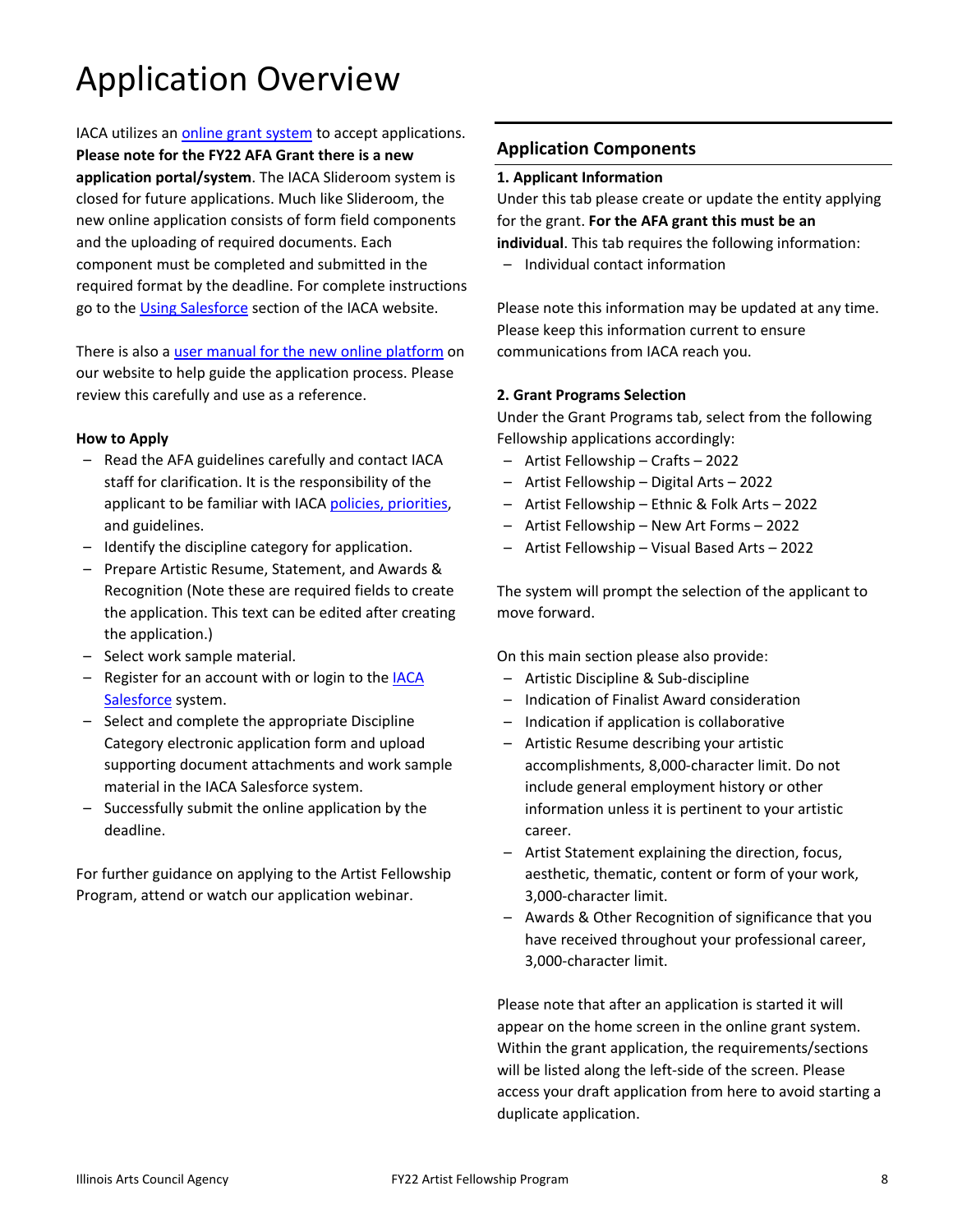Please also note that once you create your application the system will say your Financial Information records are complete. This is because the AFA application does not have financial data as part of the application.

#### **3. Supporting Documents**

All listed attachments are required.

The attachments to be uploaded are:

- Work Samples *may be upload or url link*
- Proof of Illinois Residency

# **4. Submit / Certification**

Please note this is a two-step process to both certify and submit your application. Once the application is complete click the Submit Button in the lower left-hand corner. A pop-up will require certification of eligibility and application content.

After certification there is another submit button which must be clicked to complete the application in the [IACA](https://arts-illinois.force.com/)  [online grant system.](https://arts-illinois.force.com/) The application will not be successfully submitted until the second submit button is clicked.

# **Evaluation Criteria**

- The quality of the applicant's work.
- The applicant's record of professional arts activity and achievement.
- Evidence that the applicant's work reflects continued, serious and exceptional aesthetic investigation in his or her chosen medium.

Program priorities are to recognize artists geographically across the state and across disciplines.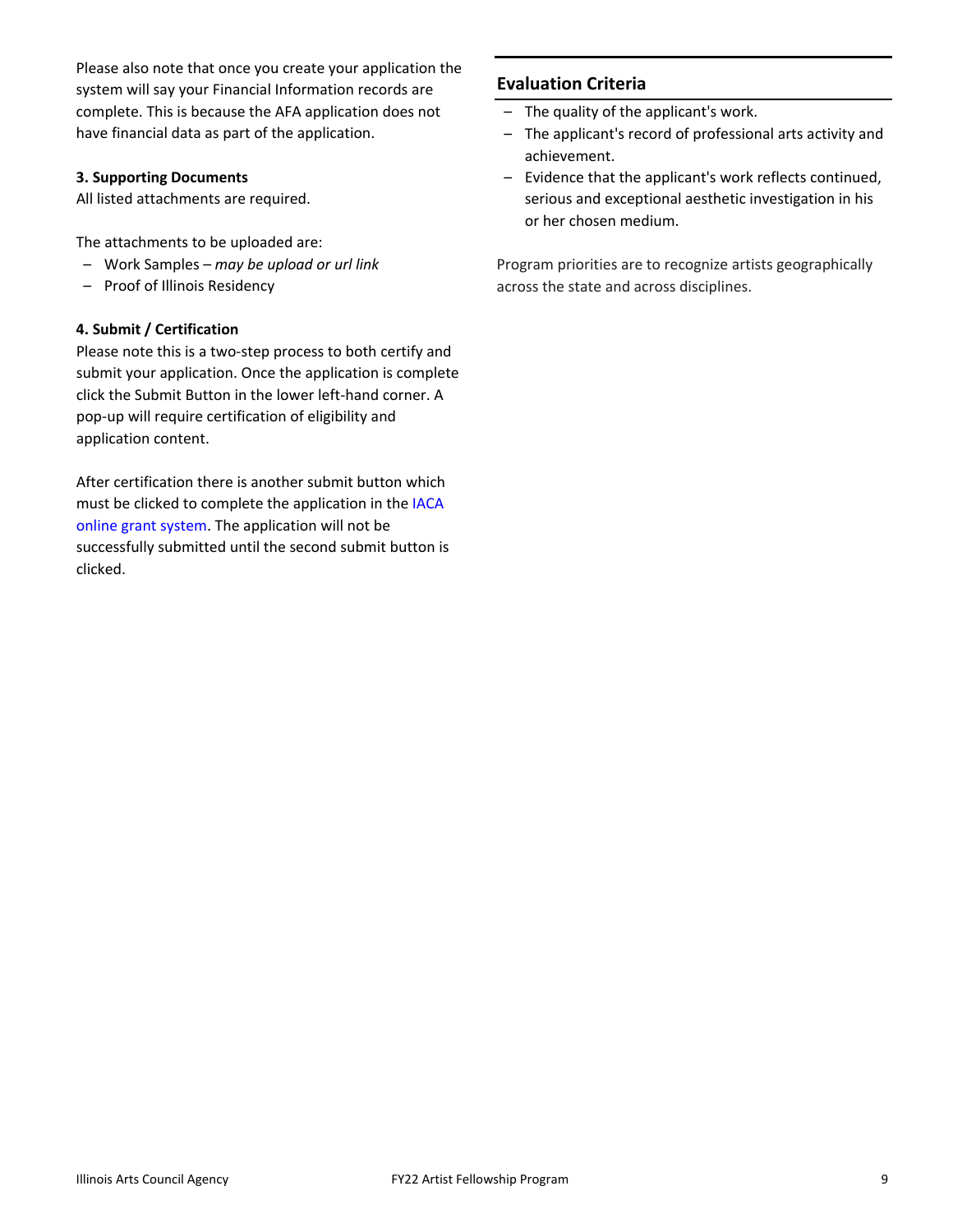# **Work Samples / Work Sample Description**

All applicants must submit samples of work completed within the past five years. Artists should consider a consistency in the body of work submitted for review. Hard copy materials of any kind will not be accepted. Each discipline category has specific work sample requirements, which are outlined below. Submitted work samples that do not follow the required format and page limits will not be reviewed.

Outlined below are acceptable formats and size restrictions for work samples.

With each work sample there is a field to describe the work sample. This field has a limit of 1,000 characters for the work sample description.

Please note – work samples submitted via a link (ex. YouTube, Vimeo, etc.) must be public and without password protection.

#### **Audio**

- Uploaded audio work samples may be no larger than 2 GB in size.
- Acceptable formats are: mp3, .wav, .ogg
- Links to work samples on SoundCloud are also acceptable. There is no size restriction for linked work samples, but they must be accessible without passwords.

#### **Digital Images**

– Uploaded digital work samples may be no larger than 2 GB in size. Acceptable formats are: .jpg, .jpeg, .png, .gif, .tif, .tiff, .bmp, .vsd

#### **Video**

- Uploaded video work samples may be no larger than 2 GB.
- Acceptable formats are: .vi, .mov, .mpeg, .mpg, .swf
- Samples on Vimeo and YouTube are also acceptable. There is no size restriction for linked work samples, but they must be accessible without passwords.

#### **PDF**

– Uploaded PDF documents may be no larger than 2 GB in size.

#### **Crafts**

Upload or link to eight digital images.

In the Work Sample Description field, provide the following for each work:

- Title of work
- Date of completion
- Medium
- Dimensions (height x width x depth)
- Additional details

#### **Digital Arts**

Upload or link to two digital work samples.

In the Work Sample Description field, provide the following for each work:

- Title of work
- Date of completion
- Media / Format
- Total length of work
- Indicate what portion of the work sample should be reviewed, up to 10 minutes.
- Additional details

#### **Ethnic and Folk Arts**

Applicants with static art forms may upload or link to eight digital images. Other applicants may upload or link to two audio or video samples to show the active nature of the work. Follow the requirements that best capture the work being presented.

In the Work Sample Description field, provide the following for each work:

- Title of work
- Date of completion
- Additional details

#### **New Art Forms**

Upload or link to eight digital images. Applicants may substitute up to two digital images with audio or video samples to show the active nature of the work.

In the Work Sample Description field, provide the following for each work:

- Title of work
- Date of completion
- Medium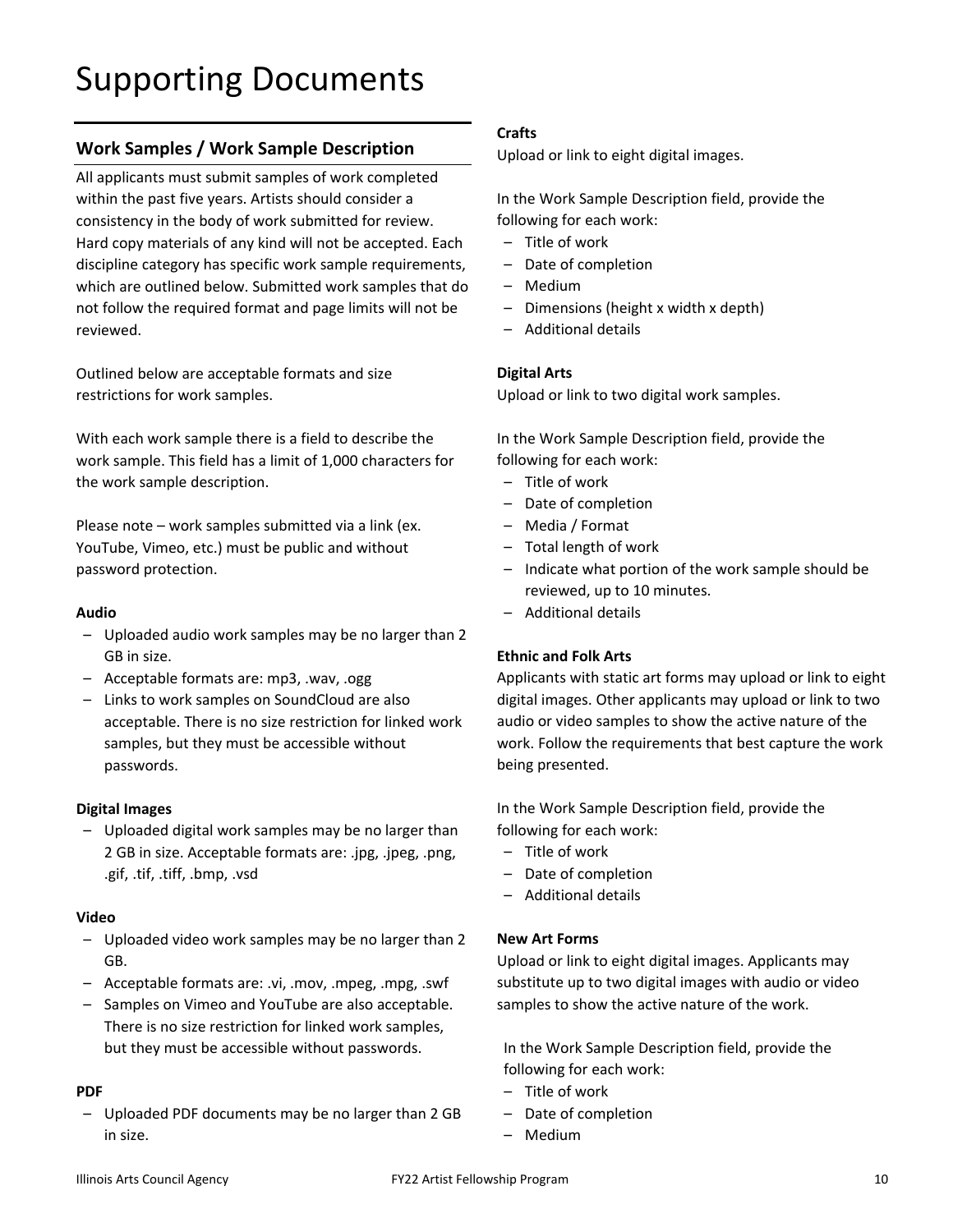- Dimensions (height x width x depth)
- Additional details (for applicants with audio or video samples - indicate what portion should be reviewed, up to 5 minutes.)

#### **Visual Based Arts**

Upload or link to eight digital images. Applicants with multi-media or kinetic work may substitute up to two digital images with video samples to show the active nature of the work.

In the Work Sample Description field, provide the following for each work:

- Title of work
- Date of completion
- Medium
- Dimensions (height x width x depth)
- Additional details (for applicants with multi-media or kinetic work - indicate what portion of the video should be reviewed, up to 5 minutes.)

#### **Proof of Illinois Residency**

Applicants must upload of one of the following items:

- A valid Illinois driver's license which includes the date issued and expiration date (entire front and back)
- A valid State of Illinois identification card which includes the date issued and expiration date (entire front and back)

If the application is collaborative the pdf must include residency verification for all collaborators. Collaborative applications without all residency documents will be ineligible.

Submit this document as a PDF file and named: Lastname\_Firstname\_Residency.pdf